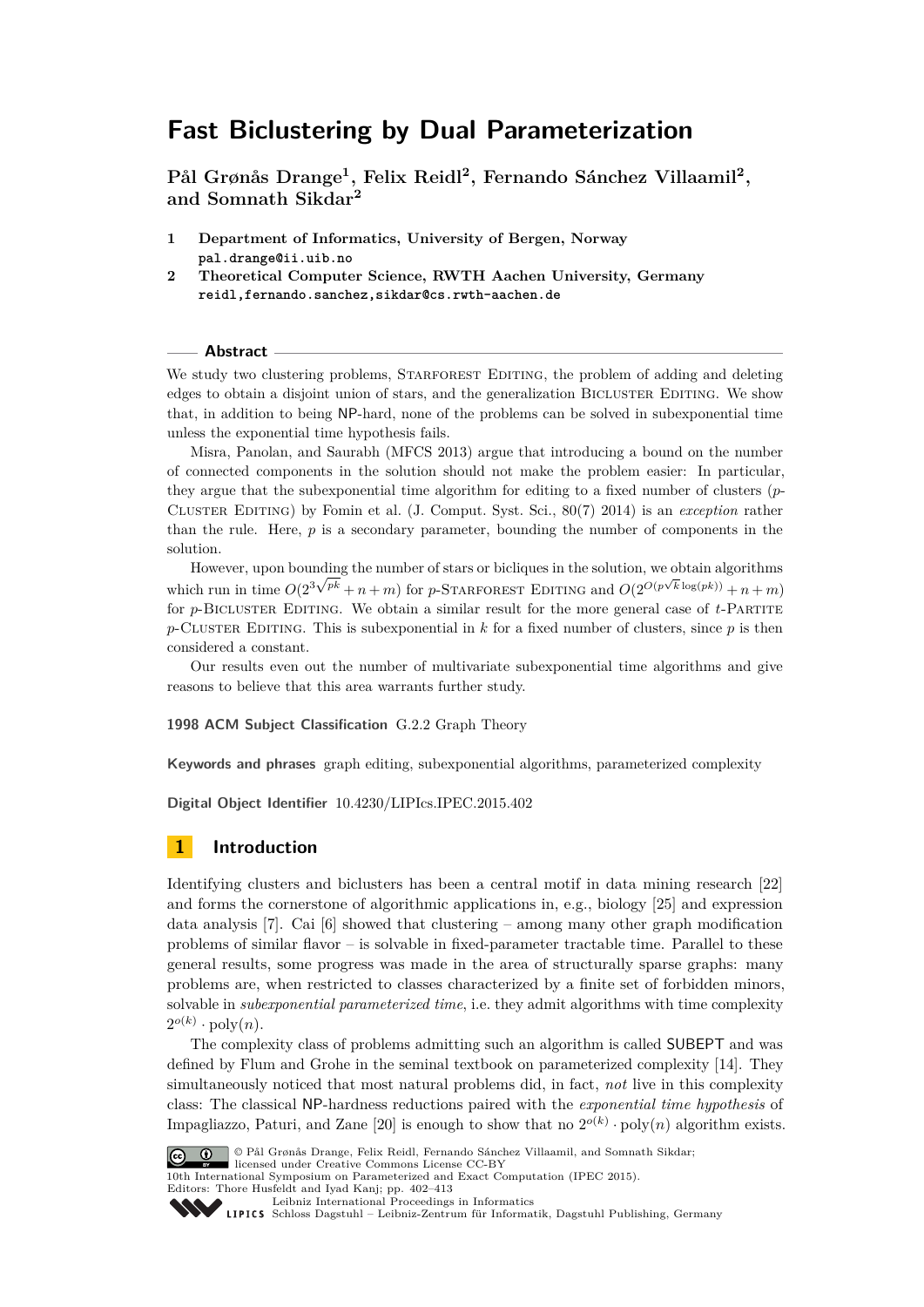#### **P. G. Drange, F. Reidl, F. S. Villaamil, and S. Sikdar 403**

In this context, Jianer Chen posed the following open problem in the field of parameterized algorithms [\[5\]](#page-11-7): Are there examples of natural problems on graphs, that do not have such a topological constraint, and also have subexponential parameterized running time? Alon, Lokshtanov, and Saurabh [\[1\]](#page-11-8) partially answered this question in the positive by providing a subexponential time algorithm for FEEDBACK ARC SET on tournament graphs. However, the aforementioned graph classes with topological constraints are sparse, and tournament graphs are extremely dense. Chen's question is therefore not fully answered – are there problems which are in SUBEPT on general graphs?

This is indeed the case. Fomin and Villanger [\[16\]](#page-11-9) showed that Minimum Fill-In was solvable in time  $2^{O(\sqrt{k}\log k)} + \text{poly}(n)$ . MINIMUM FILL-IN is the problem of completing a graph into a chordal graph by adding as few edges as possible. Following this, a line of research was established investigating whether more graph modification problems admit such algorithms. It proved to be a fruitful area; Since the result by Fomin and Villanger (ibid.), we now know that several graph modification problems towards classes such as split graphs [\[17\]](#page-11-10), threshold graphs [\[10\]](#page-11-11), trivially perfect graphs [\[11\]](#page-11-12), (proper) interval graphs [\[3,](#page-11-13) [4\]](#page-11-14), and more admit subexponential time algorithms.

While these classes are rather "simple", they certainly are much more complex than simple cluster or bicluster graphs. Therefore, the problems CLUSTER EDITING and CLUSTER DELETION were a logical candidate for subexponential time algorithms. Surprisingly, we cannot expect that such algorithms exist. Komusiewicz and Uhlmann gave an elegant reduction proving that both parameterized and exact subexponential time algorithms were not achievable, unless ETH fails  $[21]$ . On the other hand, the problem  $p$ -CLUSTER EDITING, where the number of components in the target class is fixed to be at most  $p$  – rather surprisingly – does indeed admit a subexponential parameterized time algorithm; This was shown by Fomin et al. [\[15\]](#page-11-16), who designed an algorithm solving this problem in time  $2^{O(\sqrt{pk})} \cdot \text{poly}(n)$ .

Misra, Panolan, and Saurabh explicitly stated their surprise about this result: In their opinion, bounding the number of components in the target graph should in general *not* facilitate subexponential time algorithms [\[23\]](#page-11-17): *"We show that this sub-exponential time algorithm for the fixed number of cliques is rather an exception than a rule."*

We show that the related problem BICLUSTER EDITING and its generalization *t*-PARTITE *p*-CLUSTER EDITING as well as the special case STARFOREST EDITING also belong to this exceptional class of problems where a bound on the number of target components greatly improves their algorithmic tractability. Since BICLUSTER EDITING is an important tool in molecular biology and biological data analysis, and the necessary second parameter is not outlandish in these settings, we feel that this is a noteworthy insight. We complement these results with NP-completeness proofs for BICLUSTER EDITING and *t*-PARTITE *p*-CLUSTER Editing on subcubic graphs and further show that, unless ETH fails, no parameterized or exact subexponential algorithm is possible without the secondary parameter. That a bound on the maximal degree does not contribute towards making these problems more tractable contrasts many other graph modification problems (like modifications towards split and threshold graphs [\[24\]](#page-11-18)) which are polynomial-time solvable in this setting.

Previously, it was known BICLUSTER EDITING in general is NP-complete [\[2\]](#page-11-19), and Guo, Hüffner, Komusiewicz, and Zhang [\[18\]](#page-11-20) studied the problem from a parameterized point of view, giving a linear problem kernel with 6*k* vertices, and an algorithm solving the problem in time  $O(3.24^{k} + m)$ .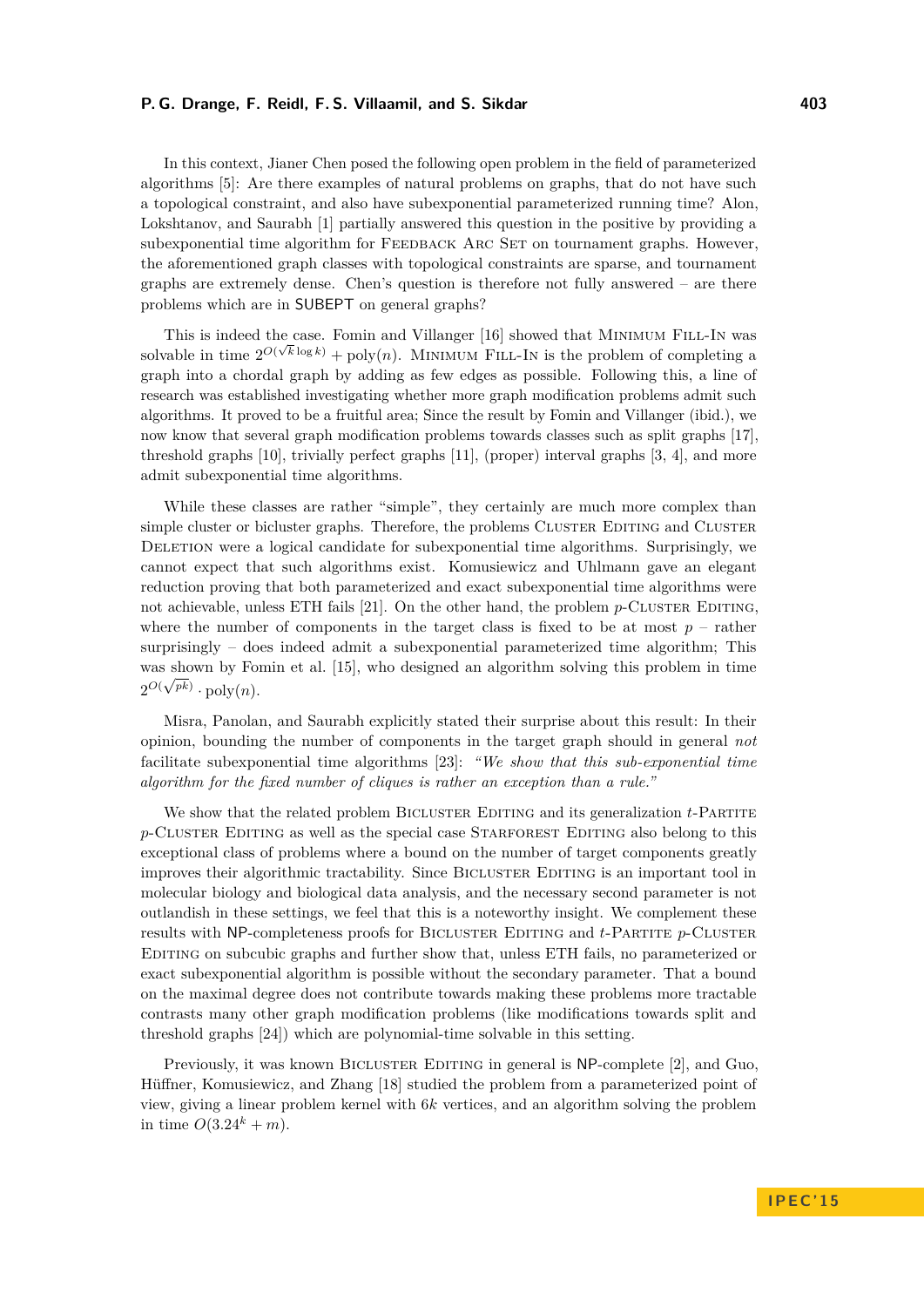**Our contribution.** In this paper, we study both the very general *t*-PARTITE *p*-CLUSTER Editing as well as editing to the aforementioned special cases. On the positive side, we show that √

- $p$ -Starforest Editing is solvable in time  $O(2^3)$  $p^k + n + m$ , and
- both *p*-BICLUSTER EDITING and the more general *t*-PARTITE *p*-CLUSTER EDITING are  $\equiv$ solvable in time  $2^{O(p\sqrt{k}\log(pk))} + O(n+m)$  facilitated by a kernel of size  $O(ptk)$ , where  $t = 2$  in the case of *p*-BICLUSTER EDITING.

In many cases, *p* is considered a constant, and in this case our kernel has size linear in *k*. We supplement these algorithms with hardness results; Specifically, we show that

- assuming ETH, STARFOREST EDITING and BICLUSTER EDITING cannot be solved in  $\equiv$ time  $2^{o(k)} \cdot \text{poly}(n)$  and thus neither can *t*-PARTITE CLUSTER EDITING, and finally,
- $= p$ -STARFOREST EDITING is W[1]-hard if parameterized by *p* alone.

**Organization of the paper.** In Section [3](#page-3-0) we give a subexponential time parameterized algorithm for the STARFOREST EDITING problem when parameterized by the editing budget and the number of stars in the solution simultaneously. One ingredient for our subexponential algorithms is a polynomial kernel. A kernel for BICLUSTER EDITING exists already [\[18\]](#page-11-20) and we provide one for the *t*-partite case in Section [4.](#page-5-0) In Section [5](#page-5-1) we show that  $p$ -BICLUSTER EDITING is solvable in subexponential time in *k*; We give a  $2^{O(p\sqrt{k}\log(pk))} + O(n+m)$  algorithm and generalize it to editing to  $t$ -partite  $p$ -cluster graphs. The parameter  $p$  is usually considered to be a fixed constant, hence the running time is truly subexponential,  $2^{o(k)} + O(n + m)$  in the editing budget *k*. However, for a more fine-grained complexity analysis and for lower bounds, we treat *p* as a parameter.

In Section [6](#page-8-0) we show that we cannot expect such an algorithm without an exponential dependency on *p*; The problem is not solvable in time  $2^{o(k)}$  poly $(n)$  unless ETH fails. Further, we show that STARFOREST EDITING is W[1]-hard if parameterized by  $p$  alone, before we conclude in Section [7.](#page-10-0) Due to page limits, some proofs have been deferred to the full version, available online [\[12\]](#page-11-21).

# **2 Preliminaries**

We consider only finite simple graphs  $G = (V, E)$  and we use *n* and *m* to denote the size of the vertex set and edge set, respectively. We denote by  $N_G(v)$  the set of neighbors of *v* in *G*, and let  $\deg_G(v) = |N_G(v)|$ . We omit subscripts when the graph in question is clear from context. We refer to the monograph by Diestel [\[9\]](#page-11-22) for graph terminology and notation not defined here. For information on parameterized complexity, we refer to the textbook by Flum and Grohe [\[14\]](#page-11-4). We consider an edge in  $E(G)$  to be a set of size two, i.e.,  $e \in E(G)$  is of the form  $\{u, v\} \subseteq V(G)$  with  $u \neq v$ . We denote by  $[V(G)]^2$  the set of all size two subsets of *G*. When  $F \subseteq [V(G)]^2$ , we write  $G \triangle F$  to denote  $G' = (V, E \triangle F)$ , where  $\triangle$  is the *symmetric difference*, i.e.,  $E\Delta F = (E \setminus F) \cup (F \setminus E)$ . When the graph is clear from context, we will refer to *F* simply as a set of edges rather than  $F \subseteq [V(G)]^2$ .

Let us fix the following terminology: A *star graph* is a tree of diameter at most two (a graph isomorphic to  $K_{1,\ell}$  for some  $\ell$ ). The degree-one vertices are called *leaves* and the vertex of higher degree the *center*. A *starforest* is a forest whose connected components are stars or, equivalently, a graph that does not contain  $\{K_3, P_4, C_4\}$  as induced subgraphs. A biclique is a complete bipartite graph  $K_{a,b}$  for some  $a, b \in \mathbb{N}$ , and a *bicluster graph* is a disjoint union of bicliques. A *t*-partite clique graph is a graph whose vertex set can be partitioned into at most *t* independent sets, all pairwise fully connected, and a *t*-partite cluster graph is a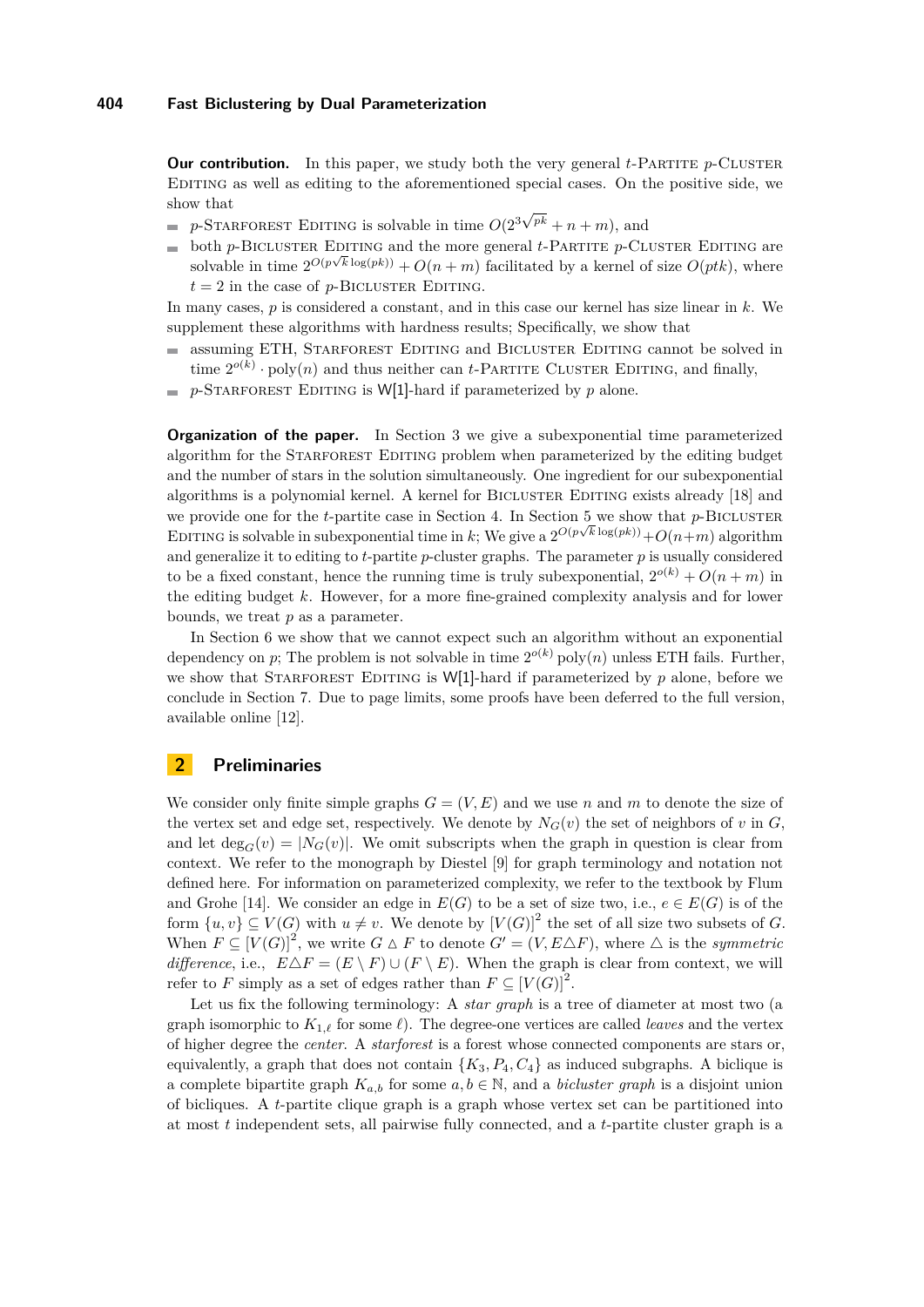disjoint union of *t*-partite cliques. The problem of editing towards a starforest (resp. bicluster and *t*-partite cluster) is the algorithmic problem of adding and deleting as few edges as possible to convert a graph *G* to a starforest (resp. bicluster and *t*-partite cluster). We write  $f(n) = \text{poly}(n)$  to mean  $f(n) = n^{O(1)}$ , i.e., that there exists a  $c \in \mathbb{N}$  such that  $f(n) = O(n^c)$ .

**Exponential time hypothesis.** To show that there is no subexponential time algorithm for STARFOREST EDITING we give a linear reduction from 3SAT, that is, a reduction which constructs an instance whose parameter is bounded linearly in the size of the input formula. The constructed instance will also have *size* bounded linearly in the size of the formula, and we use this to also rule out an exact subexponential algorithm of the form  $2^{o(n+m)}$ . Pipelining such a reduction with an assumed subexponential parameterized algorithm for the problem would give a subexponential algorithm for 3SAT, contradicting the complexity hypothesis of Impagliazzo, Paturi, and Zane [\[20\]](#page-11-5). Their Sparsification Lemma shows that, unless the exponential time hypothesis (ETH) fails, 3SAT cannot be solved in time  $2^{o(n+m)}$ , where *n* and *m* here refer to the number of variables and the number of clauses, respectively.

# <span id="page-3-0"></span>**3 Editing to starforests in subexponential time**

A first natural step in handling modification problems related to bicluster graphs is modification towards the subclass of bicluster graphs called starforest. Recall that a graph is a starforest if it is a bicluster where every biclique has one side of size exactly one, or equivalently, every connected component is a star.

STARFOREST EDITING parameterized by  $k$ 

| Input:    | A graph $G = (V, E)$ and a non-negative integer k.                                          |
|-----------|---------------------------------------------------------------------------------------------|
| Question: | Is there a set of at most k edges F such that $G \Delta F$ is a disjoint union of<br>stars? |

The problem where we only allow to *delete* edges is referred to as STARFOREST DELETION. These two problems can easily be observed to be equivalent; Adding an edge to a forbidden induced subgraph will create one of the other forbidden subgraphs, or simply put, it never makes sense to add an edge.

In Section [6](#page-8-0) we show that this problem is NP-hard, and that it is not solvable in time  $2^{o(k)}$  poly $(n)$  unless the exponential time hypothesis fails.

**Multivariate analysis.** Since no subexponential algorithm is possible under ETH, we introduce a secondary parameter by *p* which bounds the number of connected components in a solution graph. This has previously been done with success in the CLUSTER EDITING problem [\[15\]](#page-11-16). Hence, we define the following multivariate variant of the above problem.

 $p$ -STARFOREST EDITING parameterized by  $p, k$ 

| Input:    | A graph $G = (V, E)$ and a non-negative integer k.                                                            |
|-----------|---------------------------------------------------------------------------------------------------------------|
| Question: | Is there a set F of edges of size at most k such that $G \Delta F$ is a disjoint<br>union of exactly p stars? |

Observe that this problem is *not* the same as *p*-STARFOREST DELETION since we might need to merge stars to achieve the desired value *p* for the number of connected components. In Section [6](#page-8-0) we show that the problem is  $W[1]$ -hard parameterized by  $p$  alone, and that we therefore need to parameterize on both *p* and *k*.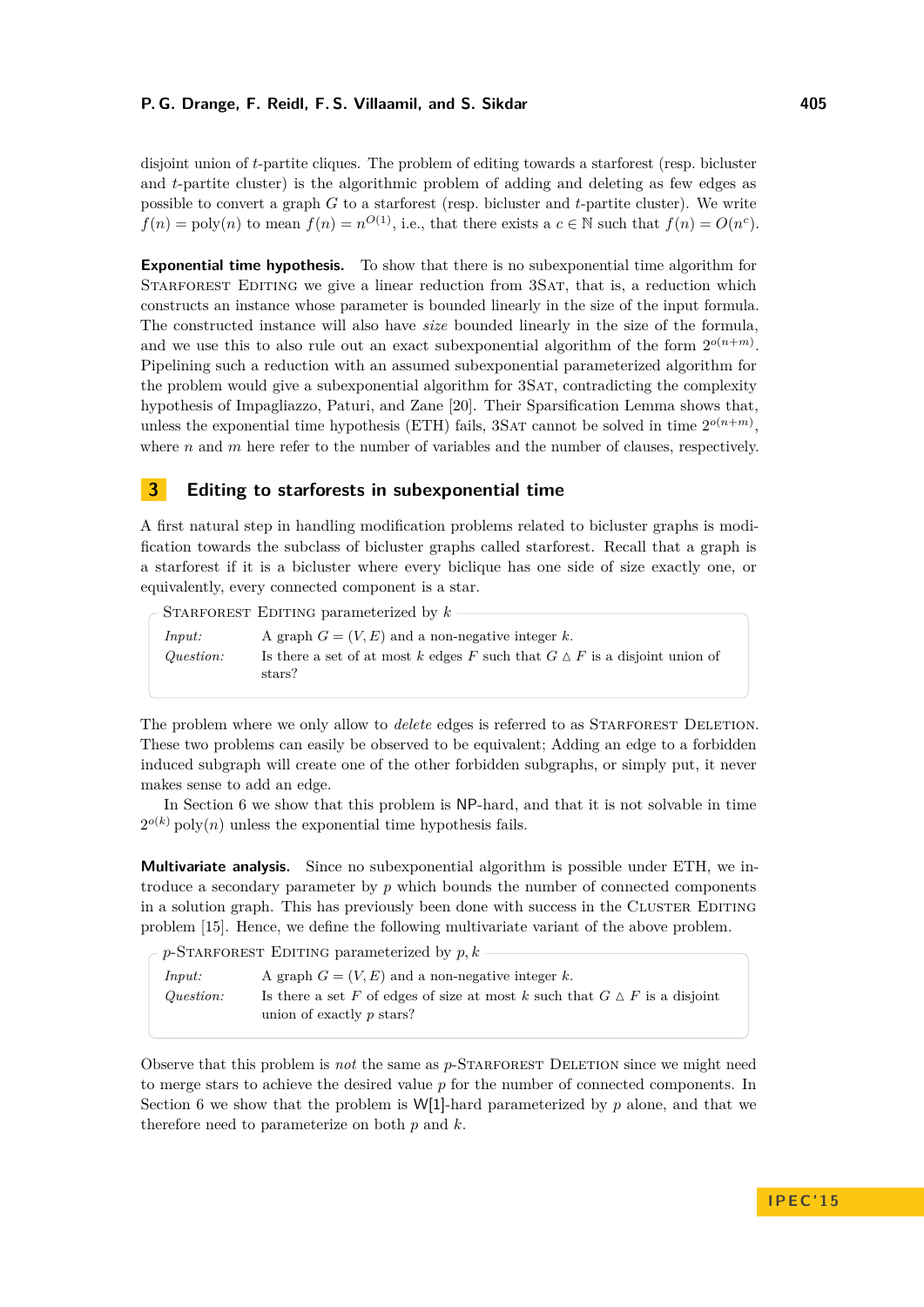<span id="page-4-0"></span> $\blacktriangleright$  **Lemma 1.** Let  $(G, k)$  be input to p-STARFOREST EDITING. If  $(G, k)$  is a yes-instance, *there can be at most*  $p + 2k$  *vertices with degree at least* 2*.* 

The following bound will be key to obtain the subexponential running time.

<span id="page-4-2"></span>**Proposition 2** ([\[15\]](#page-11-16)). If a and b are non-negative integers, then  $\binom{a+b}{a} \leq 2^{2\sqrt{ab}}$ .

<span id="page-4-1"></span>**Example 3.** Given a graph G and a vertex set S, we can compute in linear time  $O(n+m)$ an optimal editing set F such that  $G \Delta F$  is a starforest, when restricted to have S as the set *of centers in the solutions.* √

We now describe an algorithm which solves  $p$ -STARFOREST EDITING in time  $O(2^3)$  $p^k$  +  $n + m$ ).

**The algorithm.** Let  $(G, k)$  be an input instance for *p*-STARFOREST EDITING. If the number of vertices of degree at least two is greater than  $p+2k$ , we say no in accordance with Lemma [1.](#page-4-0) Otherwise we split the graph into  $G_1$  and  $G_2$  as follows: Let  $X \subseteq V(G)$  be the collection of vertices contained in connected components of size one or two, i.e., *G*[*X*] is a collection of isolated vertices and edges. Let  $G_1 = G[X]$  and  $G_2 = G[V(G) \setminus X]$ . Clearly, there are no edges going out of *X* in *G*. We will treat *G*1*, G*<sup>2</sup> as (almost) independent subinstances by guessing the budgets  $k_1 + k_2 = k$  and the number of components in their respective solutions  $p_1 + p_2 = p$ . The only time we cannot treat them as independent instances is when  $p_1$  or  $p_2$  is zero; Let  $p_i^*$  be the number of stars completely contained in  $G_i$  in an optimal solution. If both  $p_i^* > 0$ , then there always exist an optimal solution that does not add any edge between  $G_1$  and  $G_2$ .

**Solving**  $(G_1, k_1)$  with  $p_1$  components: Assume  $G_1$  contains *s* isolated edges and *t* isolated vertices, with  $p_1 > 0$ . If  $|V(G_1)| < p_1$ , we immediately say no, since we need exactly *p*<sup>1</sup> connected components. Depending on the values of *s* and *t*, we execute the following operations as long as the budget  $k_1$  is positive. If  $s \leq p_1$  and  $s + t \leq p_1$ , we have too few stars, and we arbitrarily delete edges to increase the number of connected components to  $p_1$ .

If  $s = 0$  we turn the isolated vertices arbitrarily into  $p_1$  stars. Otherwise, fix an arbitrary endpoint *c* of an isolated edge. Assume that  $s \leq p_1$ : then we connect enough isolated vertices to *c* such that the number of stars is  $p_1$ . Finally, if  $s > p_1$ , we first dissolve  $s - p_1$  edges and continue as in the previous case. It is easy to check that the above solutions are optimal.

**Solving**  $(G_2, k_2)$  with  $p_2$  **components:** By Lemma [1,](#page-4-0) the number of vertices of degree at least two is bounded by  $p_2 + 2k_2$ . Every vertex of degree one in  $G_2$  is adjacent to a vertex of larger degree, thus it never makes sense to choose it as a center (its neighbor will always be cheaper). Hence, it suffices to enumerate every set  $S_2$  of  $p_2$  vertices of degree larger than one and test in linear time, as per Lemma [3,](#page-4-1) whether a solution inside the budget  $k_2$  is possible. Using Proposition [2](#page-4-2) we can bound the running time by

$$
\binom{p_2+2k_2}{p_2}\cdot pk + O(n+m) = O(2^{2\sqrt{2p_2k_2}}\cdot pk + n+m) = O(2^{3\sqrt{p_2k_2}} + n+m).
$$

We are left with the cases where  $p_1$  or  $p_2$  are equal to zero: then the only possible solution is to remove *all* edges within  $G_1$  or  $G_2$ , respectively, and connect all the resulting isolated vertices to an arbitrary center in the other instance. We either follow through with the operation, if within the respective budget, or deduce that the subinstance is not solvable. We conclude that the above algorithm will at some point guess the correct budgets for  $G_1$ and  $G_2$  and thus find a solution of size at most  $k$ . The theorem follows. √

**Theorem 4.** *p*-STARFOREST EDITING *is solvable in time*  $O(2^3)$  $p^{k} + n + m$ ).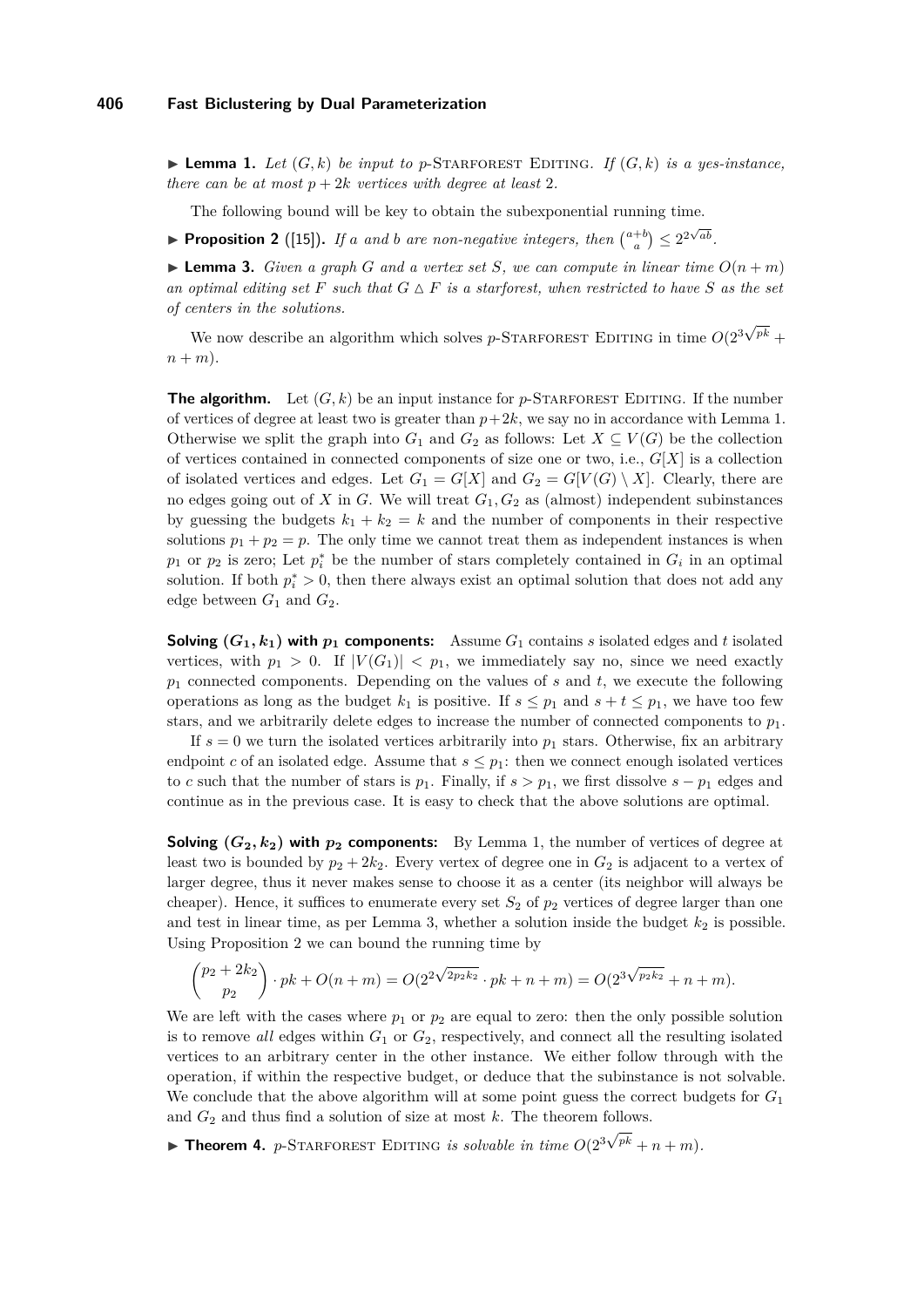# <span id="page-5-0"></span>**4 A polynomial kernel for** *t***-partite** *p***-cluster editing**

We show a simple  $O(ktp)$  kernel for the *t*-PARTITE *p*-CLUSTER EDITING problem – which will be the foundation of the subsequent subexponential algorithms – with a single rule, Rule [1,](#page-5-2) which can be exhaustively applied in time  $O(n+m)$ . The problem at hand is the following generalization of *p*-BICLUSTER EDITING:

|           | $t$ -PARTITE p-CLUSTER EDITING parameterized by $p, k$                                       |
|-----------|----------------------------------------------------------------------------------------------|
|           |                                                                                              |
| Input:    | A graph $G = (V, E)$ and a non-negative integer k.                                           |
| Question: | Is there a set $F \subseteq [V]^2$ of edges of size at most k such that $G \triangle F$ is a |
|           | disjoint union of exactly $p$ complete $t$ -partite graphs?                                  |

For our rule, we say that a set  $X \subseteq V(G)$  is a *non-isolate twin class* if for every *v* and *v*' in *X*,  $N_G(v) = N_G(v') \neq \emptyset$ . Note that this is by definition a *false twin class*, i.e.,  $vv' \notin E(G)$ , or in other words, a non-isolate twin class is an independent set.

<span id="page-5-2"></span>**► Rule 1.** *If there is a non-isolate twin class*  $X \subseteq V(G)$  *of size at least*  $2k + 2$ *, then delete all but*  $2k + 1$  *of them.* 

I **Lemma 5.** *Rule [1](#page-5-2) is sound and can be exhaustively applied in linear time.*

The following result is an immediate consequence of the above rule and its correctness.

<span id="page-5-3"></span>▶ **Theorem 6.** *The problem t*-PARTITE *p*-CLUSTER EDITING *admits a kernel where the number of vertices is bounded by*  $pt(2k+1) + 2k = O(ptk)$ .

**Proof.** We now count the number of vertices we can have in a yes instance after the rule above has been applied. We claim that if *G* has more than  $pt(2k + 1) + 2k$  vertices, it is a no instance. Let  $(G, k)$  be the reduced instance according to Rule [1](#page-5-2) and let F be a solution of size at most  $k$ . At most  $2k$  vertices can be touched by  $F$ , so the rest of the graph remains as it is, and is a disjoint union of at most *p* complete *t*-partite graphs, each of which has at most *t* non-isolate twin classes. It follows that in a yes instance, *G* has at most  $pt(2k+1) + 2k = O(ptk)$  vertices.

# <span id="page-5-1"></span>**5 Editing to bicluster graphs in subexponential time**

In this section we lift the result of Section [3](#page-3-0) by showing that the following problem is solvable in time  $2^{O(p\sqrt{k}\log(pk))} + O(n+m)$ . Observe that we lose the subexponential dependence on *p*, however, contrary to the result of Misra et al. [\[23\]](#page-11-17), for fixed (or small, relative to *k*) *p*, this still is truly subexponential parameterized by *k*.

| $\sim p$ -BICLUSTER EDITING parameterized by p, k – |                                                                                                                                                                                                        |  |
|-----------------------------------------------------|--------------------------------------------------------------------------------------------------------------------------------------------------------------------------------------------------------|--|
| Input:<br>Question:                                 | A graph $G = (V, E)$ and a non-negative integer k.<br>Is there a set $F \subseteq [V]^2$ of edges of size at most k such that $G \triangle F$ is a<br>disjoint union of $p$ complete bipartite graphs? |  |
|                                                     |                                                                                                                                                                                                        |  |

We denote a biclique of *G* as  $C = (A, B)$  and call the sets  $A, B$  the *sides* of *C*. Before describing the algorithm for the general problem, we show that the following simpler problem is solvable in linear time using a greedy algorithm: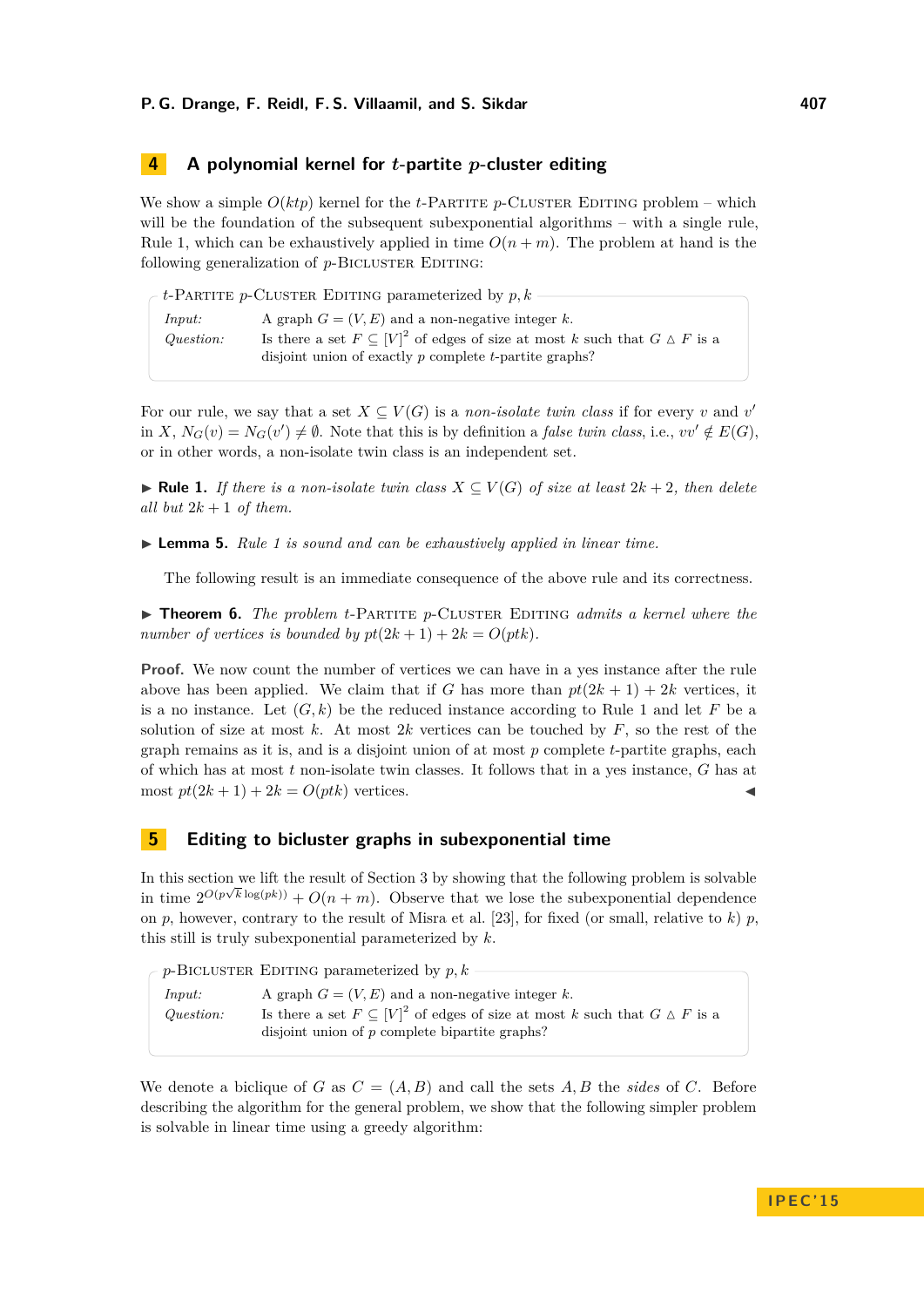#### **408 Fast Biclustering by Dual Parameterization**

*Input:* A bipartite graph  $G = (A, B, E)$ , a partition  $\mathcal{A} = \{A_1, A_2, \ldots, A_p\}$  of A and a non-negative integer *k*. *Question:* Is there a set  $F \subseteq [V]^2$  of edges of size at most *k* such that  $G \triangle F$  is a disjoint union of  $p$  complete bipartite graphs with each one side in  $A$ ? Annotated Bicluster Editing

<span id="page-6-0"></span> $\blacktriangleright$  **Lemma 7.** ANNOTATED BICLUSTER EDITING *is solvable in time*  $O(n+m)$ *.* 

**Proof.** Let  $G = (A, B, E), A = \{A_1, \ldots, A_p\}, k$  be an instance of ANNOTATED BICLUSTER EDITING. Consider a vertex  $v \in B$  and define  $\cos t_i(v)$  to be the cost of placing *v* in  $B_i$ where  $C_i = (A_i, B_i)$  is the *i*th biclique of the solution, i.e.,

 $\text{cost}_i(v) = |A_i| - 2 \deg_{A_i}(v) + \deg(v),$ 

where  $\deg_{A_i}(v) = |N(v) \cap A_i|$ . We prove the following claim which implies that we can greedily assign each vertex  $v \in B$  to a biclique of minimum cost.

▶ **Claim 8.** *An optimal solution will always have*  $v \in B$  *in a biclique*  $C_i = (A_i, B_i)$  *which*  $minimizes \cos t_i(v)$ .

Suppose that  $cost_i(v)$  is minimal but *v* is placed by a solution *F* in a biclique  $C_j = (A_j, B_j)$ with  $\cos t_j(v) > \cos t_i(v)$ . Deleting from *F* all edges  $E_j$  between *v* and  $A_j$  and adding all edges  $E_i$  between *v* and  $A_i$  creates a new solution  $F' = (F \setminus E_j) \cup E_i$ . Since  $cost_j(v)$  $\text{cost}_i(v)$ , we have that  $|F| > |F'|$  hence *F* is not optimal. This concludes the proof of the claim and the lemma.

#### **5.1 Subexponential time algorithm**

We now show that the problem *p*-BICLUSTER EDITING is solvable in subexponential time by using the kernel from Theorem [6,](#page-5-3) guessing the annotated sets and applying the polynomial time algorithm for the annotated version of the problem. The important ingredient will be *cheap* vertices, by which we mean vertices that are known to receive very few edits. Intuitively, a cheap vertex is a "pin" that in subexponential time reveals for us its neighborhood in the solution, and thus can be leveraged to uncover parts of said solution.

We adopt the following notation and vocabulary. For an instance  $(G, k)$  of *p*-BICLUSTER EDITING, and a solution *F*, we call  $H = G \triangle F$  the *target* graph. A vertex *v* is called *cheap* EDITING, and a solution *F*, we can  $H = G \triangle F$  the *target* graph. A vertex *v* is canced *cheap* with respect to *F* if it receives at most  $\sqrt{k}$  edits. Observe that any set *X* of size larger than  $2\sqrt{k}$  has a cheap vertex. We call such a set *large* and all sets that contain at most  $2\sqrt{k}$ vertices *small*. We will further classify the bicliques in the target graph into two different classes: A biclique is small if its vertex set is small and large otherwise.

The algorithm now works as follows. Given an input instance  $(G, k)$  of  $p$ -BICLUSTER EDITING, we try all combinations of  $p_s + p_\ell = p$ , with the intended meaning that  $p_s$  is the number of small bicliques and  $p_\ell$  is the number of large bicliques in the target graph.

**Handling small bicliques.** We enumerate a set of  $p_s$  sets  $\mathcal{A}_s \subseteq 2^V$  with the property that they are pairwise disjoint, and each of size at most  $2\sqrt{k}$ . Furthermore,  $G[\bigcup \mathcal{A}_s]$  contains at most  $k$  edges. Delete all edges in  $\mathcal{A}_s$  and reduce the budget accordingly. These are going to be all the left sides in small bicliques. This enumeration takes time

$$
(2\sqrt{k})^{p_s} \binom{n}{2\sqrt{k}}^{p_s} \leq (2\sqrt{k})^p \binom{pk+k^2}{2\sqrt{k}}^p = 2^{O(p\sqrt{k}\log (pk))}.
$$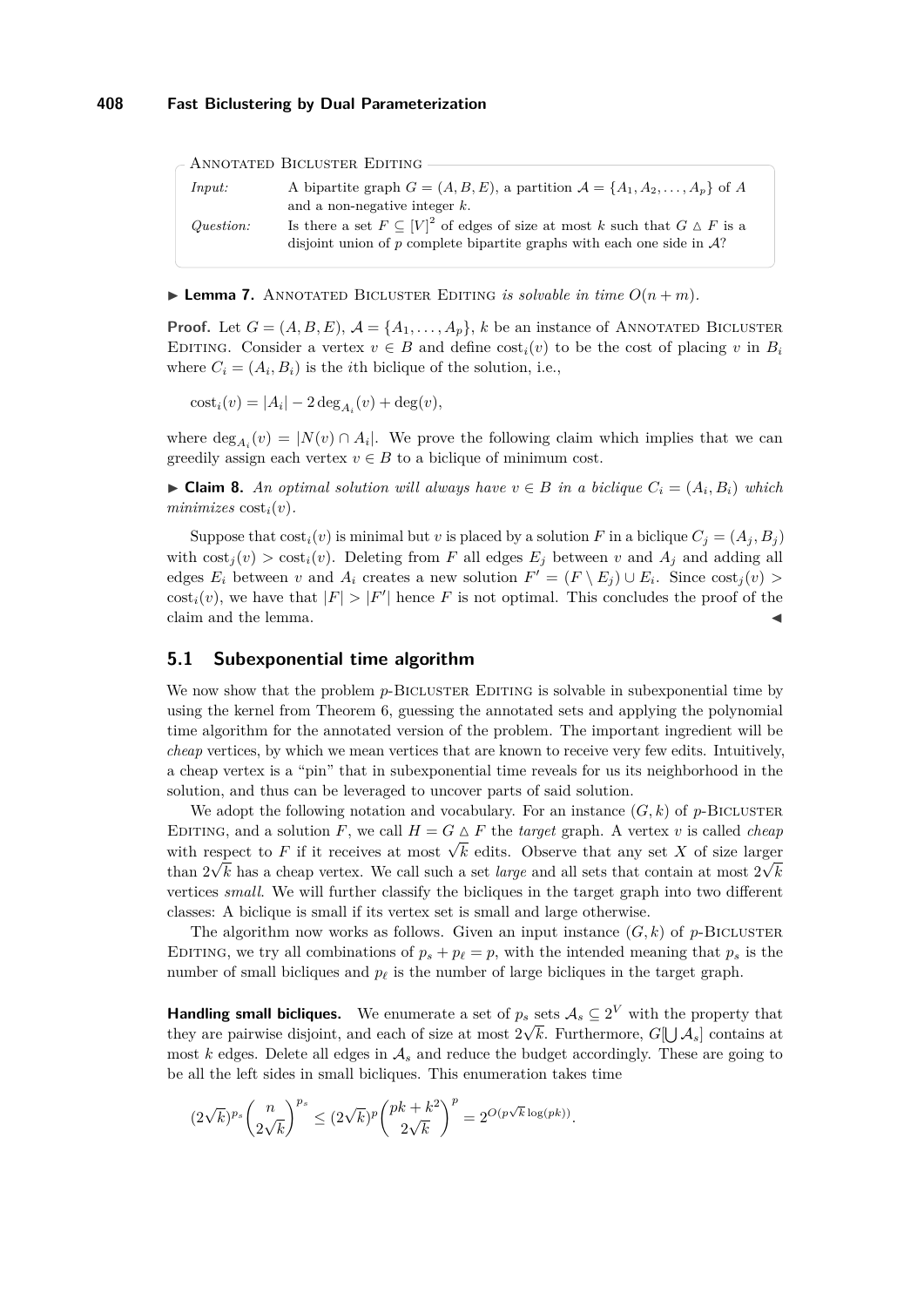#### **P. G. Drange, F. Reidl, F. S. Villaamil, and S. Sikdar 409**

**Handling large bicliques.** The large bicliques have the following nice property. Since the vertex set of each such biclique is large, every biclique contains a cheap vertex. We guess a set  $\mathcal{B}_{\ell}$  of size  $p_{\ell}$ . For the biclique  $C_i$ , the vertex  $v_i$  of  $\mathcal{B}_{\ell}$  will be a cheap vertex in  $B_i$ . Now, we enumerate all combinations of  $p_\ell$  sets  $\mathcal{N} = \langle N_1, N_2, \ldots, N_{p_\ell} \rangle$ , each of size at most  $2\sqrt{k}$  which will be the edited neighborhood of each cheap vertex, and we conclude that  $A_i = N_H(v_i) = N_G(v_i) \triangle N_i$ . The enumeration of this asymptotically takes time

$$
\binom{n}{p_\ell}\cdot (2\sqrt{k})^{p_\ell}\binom{n}{2\sqrt{k}}^{p_\ell}\le \binom{pk+k^2}{p}\cdot (2\sqrt{k})^p\binom{pk+k^2}{2\sqrt{k}}^p=2^{O(p\sqrt{k}\log (pk))}.
$$

**Putting things together.** With the above two steps, in time  $2^{O(p\sqrt{k}\log(pk))}$  we obtained all the left sides A, partitioned into  $A_s$  and  $A_\ell$ . Using this information, we can in polynomial time compute whether the ANNOTATED BICLUSTER EDITING instance  $(G, k, \mathcal{A})$  is a yes-instance. If so, we conclude yes, otherwise, we backtrack.

<span id="page-7-0"></span>**Fineorem 9.** *p*-BICLUSTER EDITING *is solvable in time*  $2^{O(p\sqrt{k}\log(pk))} + O(n+m)$ *.* 

**Proof.** We now show that the algorithm described above correctly decides *p*-BICLUSTER EDITING given an instance  $(G, k)$ . Suppose that the algorithm above concludes that  $(G, k)$ is a yes instance. The only time it outputs yes, is when ANNOTATED BICLUSTER EDITING for a given set  $A$  and a given budget  $k'$  outputs yes. Since this budget is the leftover budget from making A an independent set, it is clear that any ANNOTATED BICLUSTER EDITING solution of size at most  $k'$  gives a yes instance for  $p$ -BICLUSTER EDITING.

Suppose now for the other direction that  $(G, k)$  is a yes instance for *p*-BICLUSTER EDITING and let *F* be a solution. Consider the left sides  $A_1, \ldots, A_p$  of  $G \triangle F$  with the restriction that the smaller of the two sides in  $C_i$  is named  $A_i$ . First we observe that during our subexponential time enumeration of sets, all the  $A_i$ s that are of size at most  $2\sqrt{k}$  will be enumerated in one of the branches where  $p<sub>s</sub>$  is set to the number of small bicliques. Furthermore, if  $A_i$  is large, then both are large, and then, for each of the large bicliques, there is a branch where we selected exactly one cheap vertex for each of the largest sides. Given these cheap vertices, there is a branch where we guess exactly the edits affecting each of the cheap vertices, hence we can conclude that in some branch, we know the entire partition  $A$ . From Lemma [7,](#page-6-0) we can conclude that the algorithm described above concludes correctly that we are dealing with a yes-instance.

### **5.2 The** *t***-partite case**

We can in fact obtain similar (we treat *t* here as a constant so the results are up to some constant factors in the exponents) results for the more general case of  $t$ -PARTITE  $p$ -CLUSTER Editing. Again we need the polynomial kernel described in Theorem [6.](#page-5-3) The only difference now to the bicluster case is that we define a cluster to be small if *every side* is small. In this case, we can enumerate  $\left(\frac{n}{\sqrt{k}}\right)^{tp}$  sets, which will form the small clusters.

In the other case a cluster  $C = (A_1, A_2, \ldots, A_t)$  is divided into  $A_1, A_2, \ldots, A_{t_s}$  small sides and  $A_{t_{s+1}}, A_{t_{s+2}}, \ldots, A_{t}$  large sides. For this case, we guess *all* the small sides and for each of the large sides we guess a cheap vertex. Guessing the neighborhoods  $N_{t_{s}+1}, N_{t_{s}+2}, \ldots, N_{t_{s}+2}$ for the cheap vertices  $v_{t_s+1}, v_{t_s+2}, \ldots, v_t$  gives us complete information on *C*; To compute what  $A_j$  is, if  $j > t_s$ , we simply take the intersection  $\bigcap_{t_s < i \le t, i \ne j} N_i$  and remove  $\bigcup_{i \le t_s} A_i$ . We arrive at the following lemma whose proof is directly analogous to that of Theorem [9.](#page-7-0)

► **Theorem 10.** *The problem t*-PARTITE *p*-CLUSTER EDITING *is solvable in subexponential*  $time \ 2^{O(p\sqrt{k}\log(pk))} + O(n+m).$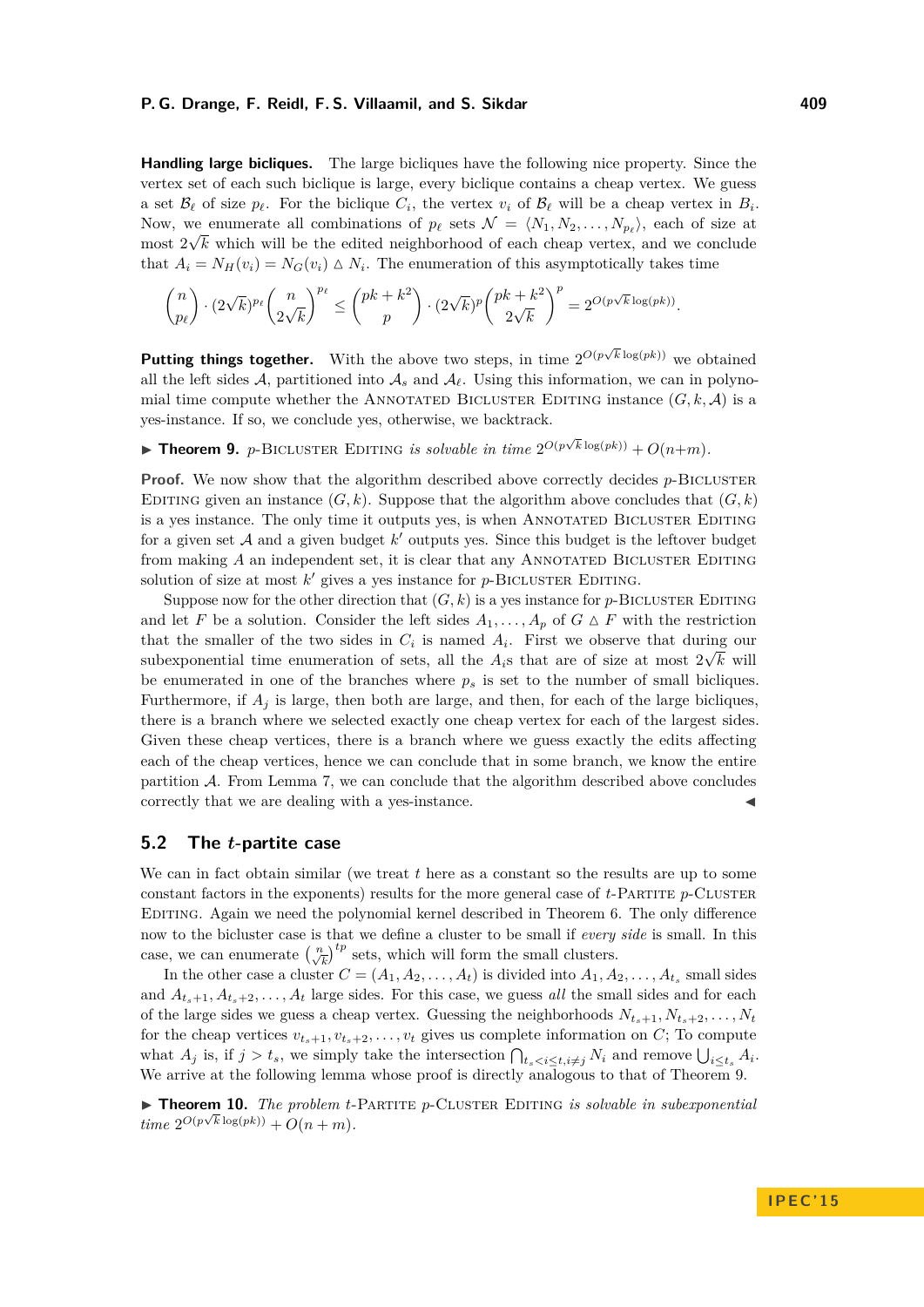<span id="page-8-1"></span>

<span id="page-8-2"></span>the clause. If we chose not to delete the edge connecting the clause vertex with *G<sup>y</sup>* we would have gotten an induced *P*4.

**Figure 1** Reduction from 3SAT to starforest editing on subcubic graphs.

### <span id="page-8-0"></span>**6 Lower bounds**

in *c*.

We show that (a) STARFOREST EDITING is NP-hard and that we cannot expect a subexponential algorithm unless the ETH fails; and (b) that  $p$ -STARFOREST EDITING is W[1]-hard parameterized only by *p*.

# **6.1 Starforest editing**

In the following we describe a linear reduction from 3SAT to STARFOREST EDITING. Furthermore, the instance we reduce to has maximal degree three, thus not only showing that Starforest Editing is NP-hard on graphs of bounded degree, but also not solvable in subexponential time on subcubic graphs.

<span id="page-8-3"></span>▶ **Theorem 11.** *The problem* STARFOREST EDITING *is* NP-complete and, assuming ETH, *does not admit a subexponential parameterized algorithm when parameterized by the solution* size k, i.e., it cannot be solved in time  $2^{o(k)} \cdot \text{poly}(n)$ , nor in exact exponential time  $2^{o(n+m)}$ , *even when restricted to subcubic graphs.*

To prove the theorem above we will reduce from 3Sat. But to obtain the result, it is crucial that in our reduction, both the parameter  $k$ , and the size of the instance  $G$ are bounded in linearly in *n* and *m*. Such results have been shown earlier, in particular by Komusiewicz and Uhlmann for CLUSTER EDITING [\[21\]](#page-11-15) and Drange and Pilipczuk for TRIVIALLY PERFECT EDITING [\[13\]](#page-11-23). Thus we resort to similar reductions as used there, however, the reductions here are tweaked to work for the problem at hand. We also achieve lower bounds for subcubic graphs. See Figures [1a](#page-8-1) and [1b](#page-8-2) for figures of the gadgets.

**Variable gadget.** Let  $\varphi$  be an input instance of 3SAT, and denote its variable set and clause set as  $V(\varphi)$  and  $C(\varphi)$ , respectively. We construct for  $x \in V(\varphi)$  a graph  $G_x \cong C_{6p_x}$ where  $p_x$  is the number of clauses in  $\varphi$  which *x* appears in. The vertices of  $G_x$  are labeled, consecutively,  $\top_i^x, \bot_i^x, A_i^x, B_i^x, C_i^x, D_i^x$  for  $i \in [0, p_x - 1]$ .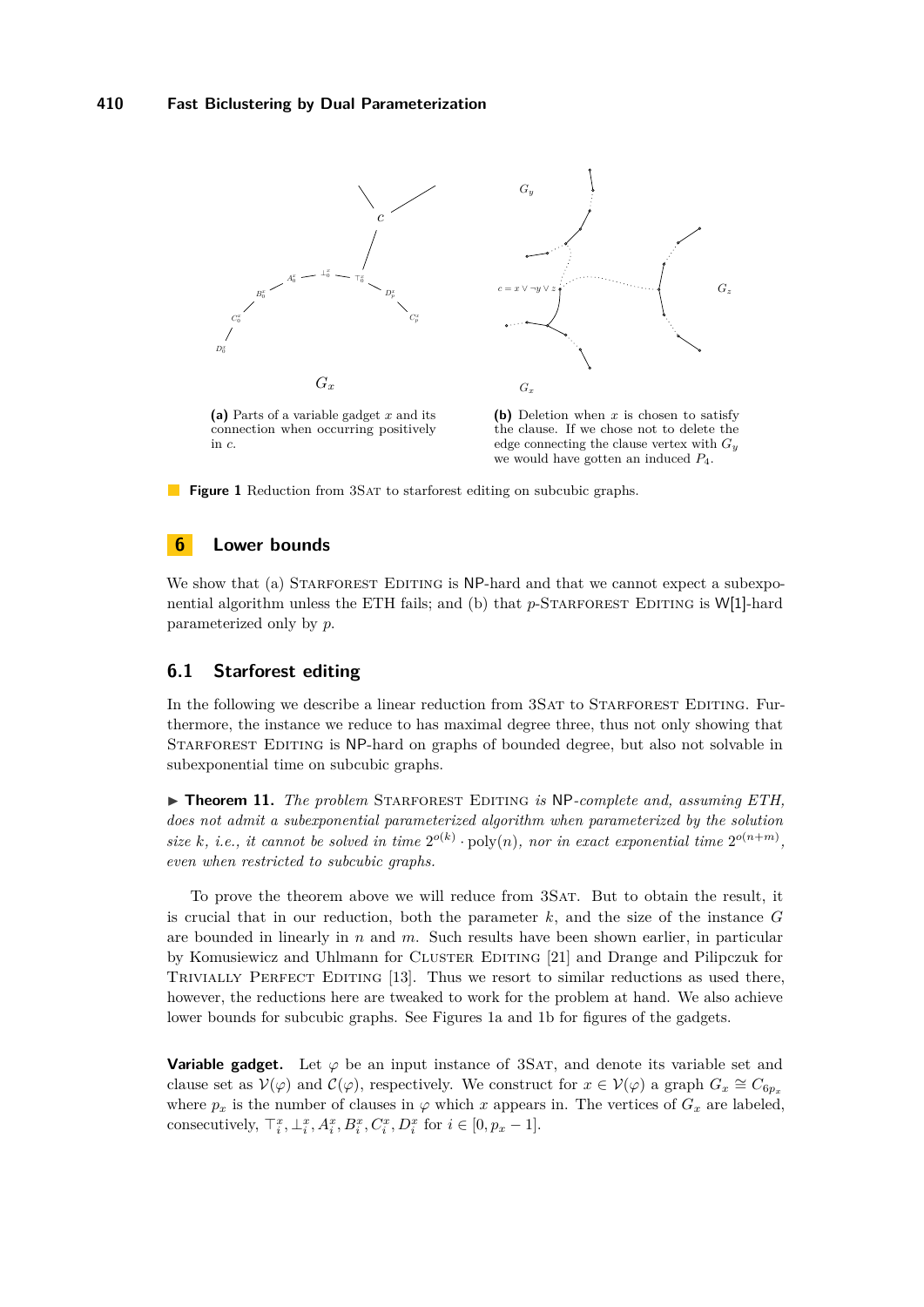#### **P. G. Drange, F. Reidl, F. S. Villaamil, and S. Sikdar 411**

There are exactly three ways of deleting  $G_x$  into a starforest using at most  $k_x = 6p_x$ edges. Clearly a collection of *P*3s is a starforest and is our target graph. We will define the T-deletion for  $G_x$  as the deletion set  $S^x_\top = \{C^x_i D^x_i, \perp^x_i A^x_i \mid i \leq p_x - 1\}$  and the  $\perp$ -deletion for  $G_x$  as the deletion set  $S_{\perp}^x = \{A_i^x B_i^x, D_i^x \top_{i+1}^x \mid i \leq p_x - 1\}$ , taking the  $i+1$  in the index of  $\mathsf{T}_{i+1}^x$  modulo  $p_x$ . In other words, in the gadget  $G_x$ , we are *keeping* the edges

- $D_{i-1}^x \mathcal{T}_i^x \mathcal{\perp}_i^x$ ,  $A_i^x B_i^x C_i^x$ , when *x* is set to true, and
- $\top_i^x \bot_i^x A_i^x, B_i^x C_i^x D_i^x$ , when *x* is set to false.

Observe that when *x* is set to true, we will have paths on three vertices, where  $\top_i^x$  is the middle vertex, and if x is set to false, we will have paths on three vertices with  $\perp_i^x$  being the middle vertex. Later, we will see that if *x* satisfies a clause *c*, the *i*th clause *x* appears in, then either  $\top_i^x$  or  $\bot_i^x$  will be the middle vertex of a claw, depending on whether *x* appears positively or negatively in *c*.

 $\triangleright$  **Observation 12.** In an optimal edge edit of a cycle of length divisible by 6, no edge is *added and exactly every third consecutive edge is deleted.*

**Clause gadget.** A clause gadget simply consists of one vertex, i.e., for a clause  $c \in \mathcal{C}(\varphi)$ . we construct the vertex  $v_c$ . This vertex will be connected to  $G_x$ ,  $G_y$  and  $G_z$ , for  $x, y, z$  being its variables, in appropriate places, depending on whether or not the variable occurs negated in *c*. In fact, it will be connected to  $\mathcal{T}_i^x$  if *c* is the *i*th clause *x* appears in, and *x* appears positively in *c*, and it is connected to  $\perp_i^x$  if *c* is the *i*th clause *x* appears in, and *x* appears negatively in *c*.

Let  $k_{\varphi} = 2|\mathcal{C}| + 2\sum_{x} p_x = 2|\mathcal{C}| + 3 \cdot 2|\mathcal{C}| = 8|\mathcal{C}|$  be the budget for a formula  $\varphi$ . We now observe that the budget is tight.

**► Lemma 13.** The graph  $G_{\varphi}$  has no starforest editing set of size less than  $k_{\varphi}$ , and if the *editing set has size*  $k_{\varphi}$  *it contains only deletions.* 

We now continue to the main lemma, from which Theorem [11](#page-8-3) follows.

 $▶$  **Lemma 14.** *A* 3SAT *instance*  $\varphi$  *is satisfiable if and only if*  $(G_{\varphi}, k_{\varphi})$  *is a yes instance for* Starforest Editing*.*

Observing that the maximum degree of  $G_\varphi$  is three – the clause vertices have exactly degree three, and the variable gadgets are cycles with some vertices connected to at most one clause vertex – this concludes the proof of Theorem [11.](#page-8-3) From the discussions above, the following result is an immediate consequence:

► Corollary 15. *The problem* STARFOREST DELETION *is* NP-complete and not solvable in *subexponential time under ETH, even on subcubic graphs.*

Before going into parameterized lower bounds of STARFOREST EDITING, we show that the exact same reduction above simultaneously proves similar results for the bicluster case. We note that the NP-hardness was shown by Amit [\[2\]](#page-11-19), but their reduction suffers a quadratic blowup and is therefore not suitable for showing subexponential lower bounds.

▶ Corollary 16. *The problems* BICLUSTER EDITING and BICLUSTER DELETION are NP*complete and not solvable in subexponential time under ETH, even on subcubic graphs.*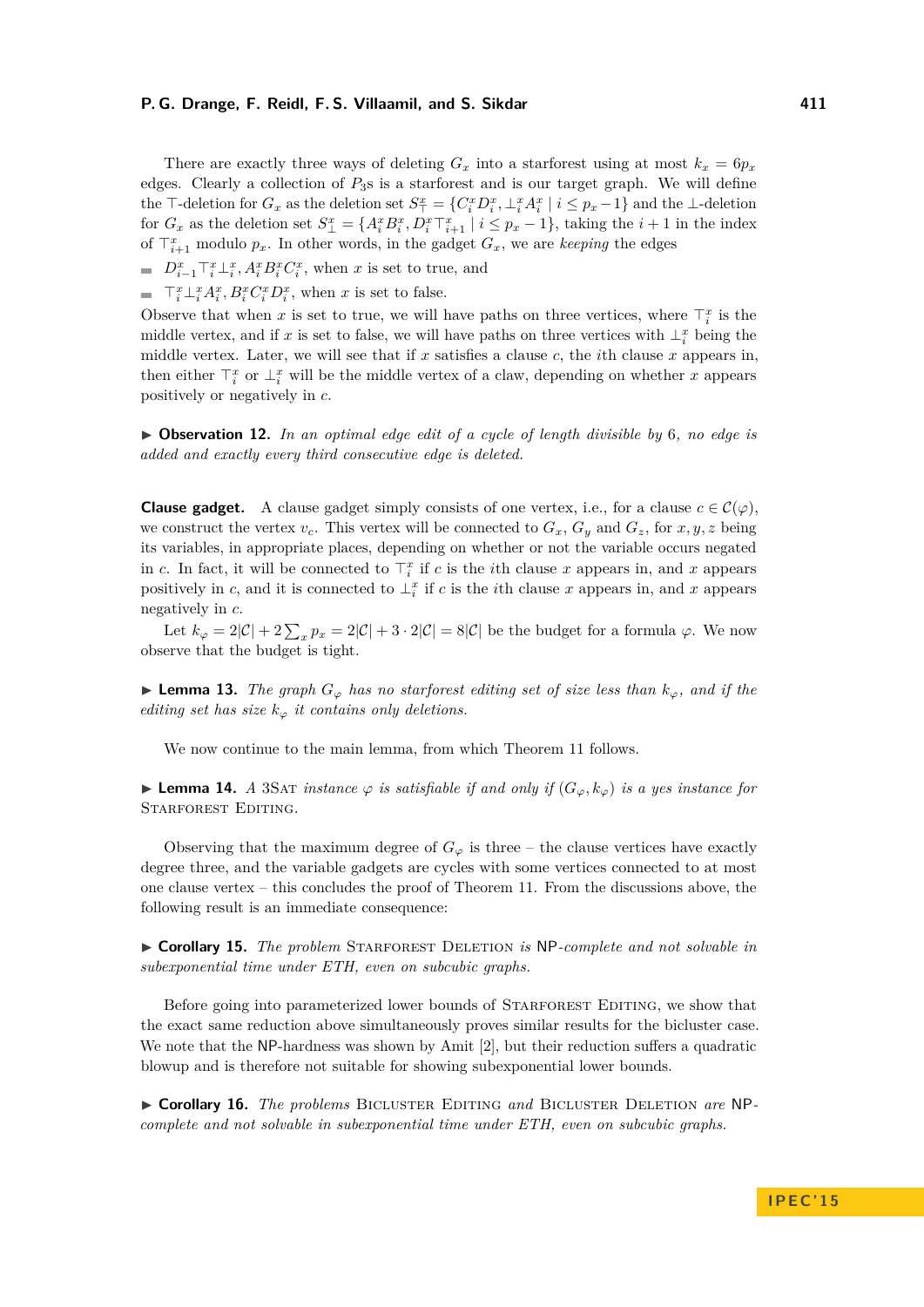#### **412 Fast Biclustering by Dual Parameterization**

# **6.2 W[1]-hardness parameterized by** *p*

In this section we show that the parameterization by *k* is necessary, even for the case of  $p$ -STARFOREST EDITING. That is, we show that when we parameterize by  $p$  alone, the problem becomes W[1]-hard, and we can thus not expect any algorithms of the form  $f(p) \cdot \text{poly}(n)$  for any function  $f$  solving  $p$ -STARFOREST EDITING. We reduce from the problem Multicolored Regular Independent Set. An instance of this problem consists of a regular graph colored into *p* color classes, each color class inducing a complete graph, and we are asked to find an independent set of size *p*.

<span id="page-10-1"></span>▶ **Proposition 17** ([\[8\]](#page-11-24)). *The problem* MULTICOLORED REGULAR INDEPENDENT SET *is* W[1]*-complete.*

Since each color class is complete, any independent set will be of size at most *p* and any independent set of size  $p$  is maximum. The reduction is direct; In fact we have that given a budget  $k = (n - p)(d - 1)$ , where *d* is the regularity degree, the following direct translation between the two problems holds:

<span id="page-10-2"></span>► **Lemma 18.** Let *G* be a *d*-regular graph on *n* vertices,  $p \le n$  and  $k = (n - p)(d - 1)$ . Then  $(G, p)$  *is a yes instance for* MULTICOLORED REGULAR INDEPENDENT SET *if and only if*  $(G, k)$  *is a yes instance for p*-STARFOREST EDITING.

Combining Proposition [17](#page-10-1) with Lemma [18](#page-10-2) yields the following result:

 $\triangleright$  **Theorem 19.** *p*-STARFOREST EDITING *is* W[1]*-hard when parameterized by p alone.* 

# <span id="page-10-0"></span>**7 Conclusion**

We presented subexponential time algorithms for editing problems towards bicluster graphs, and more generally, *t*-partite cluster graphs when the number of connected components in the target graph is bounded. We supplemented these findings with lower bounds, showing that this dual parameterization is indeed necessary.

As an interesting open problem, we pose the question of whether  $t$ -Partitude *p*-Cluster EDITING can be solved in time  $2^{O(\sqrt{pk})}$  poly $(n)$ , i.e., in subexponential time with respect to both parameters. It is known that BICLUSTER EDITING admits a linear kernel, but when introducing the secondary parameter, we only obtain a kernel whose size is bounded by the product of both parameters; Recall that we got a  $tp(2k+1) + 2k$  kernel, which in the bicluster case is  $p(4k + 2) + 2k$ . Does BICLUSTER EDITING admit a truly linear kernel, i.e., a kernel with  $O(p + k)$  vertices?

Finally, in many practical applications of biclustering problems, the input can often be considered bipartite. The proof of the NP-completeness and subexponential algorithm lower bounds is highly non-bipartite, hence a natural question is whether it is possible to get similar lower bounds for the problem BIPARTITE BICLUSTER EDITING, the problem where you are given a bipartite graph and asked to respect the bipartition.

**Acknowledgments.** We thank Daniel Lokshtanov for pointing us in the direction of the W[1]-completeness of the problem REGULAR INDEPENDENT SET [\[8\]](#page-11-24).

We would like to thank the anonymous reviewers for their feedback which greatly improved the quality of this paper.

Pål Grønås Drange has received funding from the European Research Council under the European Union's Seventh Framework Programme (FP/2007-2013) / ERC Grant Agreement n. 267959, *Rigorous Theory of Preprocessing*.

Fernando Sánchez Villaamil is supported by DFG Project RO 927/13-1, *Pragmatic Parameterized Algorithms*.